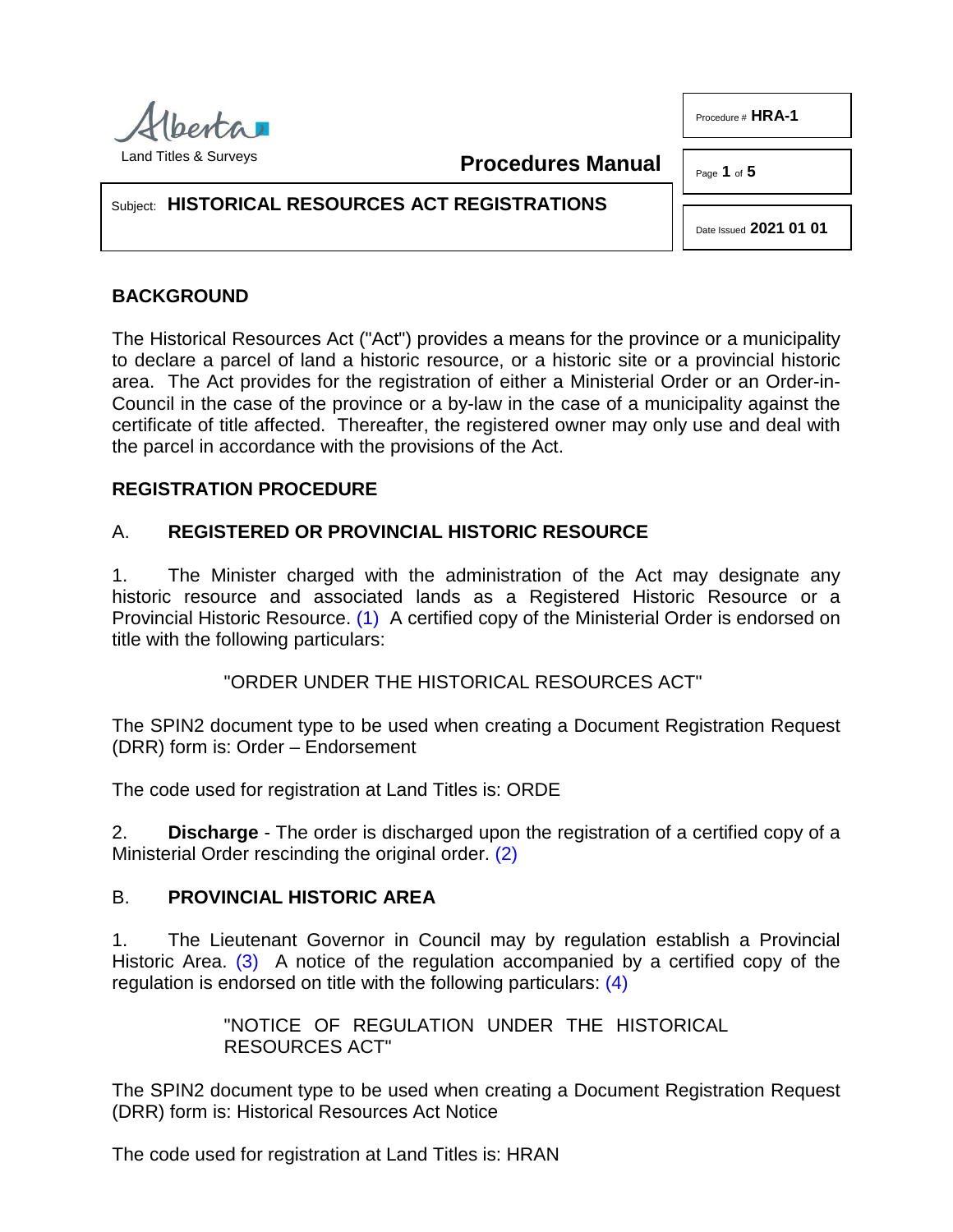2. a) **Amending Regulation** - If the original regulation is amended, a further notice together with a certified copy of the amending regulation is registered. No endorsement of the amending notice is made against the affected certificate(s) of title except in respect of land that is being added to or removed from the area. [\(4\)](#page-4-3)

The SPIN2 document type to be used when creating a Document Registration Request (DRR) form is: Amending Agreement

The code used for registration at Land Titles is: AMEA

b) **Addition of Land to the Area** - If additional land is added to the area, the certificate of title for the additional land is endorsed under the registration number of the amending notice in the following manner:

> "NOTICE OF AMENDING REGULATION RE HISTORICAL RESOURCES ACT NOTICE 841345678"

The SPIN2 document type to be used when creating a Document Registration Request (DRR) form is: Amending Agreement

The code used for registration at Land Titles is: AMEA

c) **Removal of Land from the Area** - If the amendment of the original regulation has the effect of removing land from the area, the original endorsement is discharged under the registration number of the amending notice. If the land removed is not all of the land described in the certificate of title, the original notice should be checked to determine if a partial discharge is appropriate.

3. **Storage of Amending Notices** - The Act requires that a notice of an amending regulation be stored with the original regulation and the two are treated as one document.

The notice of amending regulation is endorsed with the following statement:

"AMENDS HISTORICAL RESOURCES ACT NOTICE 841345678 ORIGINAL NOTICE OF AMENDING REGULATION IS STORED WITH ORIGINAL NOTICE OF REGULATION"

A note must accompany the notice of amending regulation when it is sent for microfilming requesting that it be returned to the examiner so that the following storage procedure can be followed. A photocopy of the notice of amending regulation is made and sent in the normal course to the Records Centre. The original notice of amending regulation is attached to the original notice of regulation either in the Document Filing Section or by recalling the original notice from the Records Centre. The original notice of regulation is endorsed with the following statement: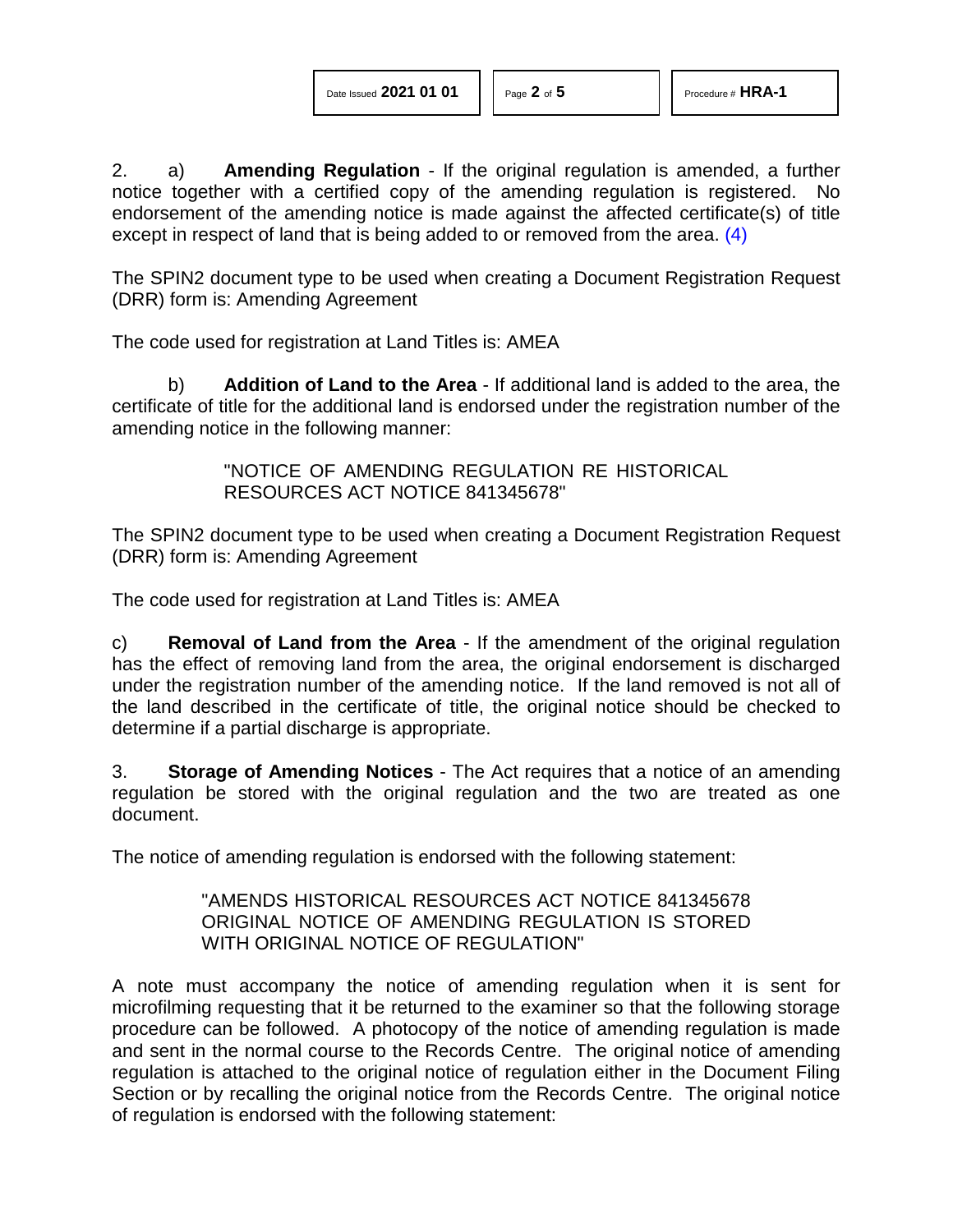"NOTICE OF AMENDING REGULATION REGISTERED AS 861345678".

If the original notice of regulation is a microfilmed document, the page on which the statement is endorsed is re-microfilmed.

4. **Rescission of Regulation** - If a regulation is rescinded but not replaced, a notice with a copy of the rescinding regulation attached, is registered and the original memorandum is discharged under the registration number of the rescinding notice.

5. **Rescission and Replacement of a Regulation** - If a regulation is rescinded and replaced by another regulation, a notice to that effect with a certified copy of the new regulation is registered.

a) **Land that was subject to the rescinded regulation and is subject to the new regulation** - The memorandum in respect of the rescinded notice is discharged using the registration number of the new notice and a memorandum of the new notice with the particulars shown in item B.1 above is endorsed against the relevant certificate(s) of title.

b) **Land that was subject to the rescinded regulation but is not subject to the new regulation** - The memorandum of the original notice is discharged using the registration number of the new notice.

c) **Land that was not subject to the rescinded regulation but is subject to the new regulation** - The notice is treated as an original notice, with the particulars shown in item B.1 above is registered against the certificate(s) of title.

6. **Notice to Registered Owners** - For registrations outlined in items B.1, B.2 (a), (b) and (c), B.4 and B.5 above, a photocopy of the notice, but not the regulation, is sent to each registered owner.

### C. **MUNICIPAL HISTORIC RESOURCE**

1. A municipal council may by by-law designate any historic resource and associated land as a Municipal Historic Resource. [\(5\)](#page-4-4) A certified copy of the by-law is registered and endorsed on title with the following particulars:

#### <span id="page-2-0"></span>"BY-LAW UNDER THE HISTORICAL RESOURCES ACT"

The SPIN2 document type to be used when creating a Document Registration Request (DRR) form is: Historical Resources Act Bylaw

The code used for registration at Land Titles is: HRAB

2. **Discharge** - If the council repeals the by-law, a certified copy of the repealing bylaw is registered and the endorsement evidencing the registration of the original by-law is discharged under the registration number of the repealing by-law.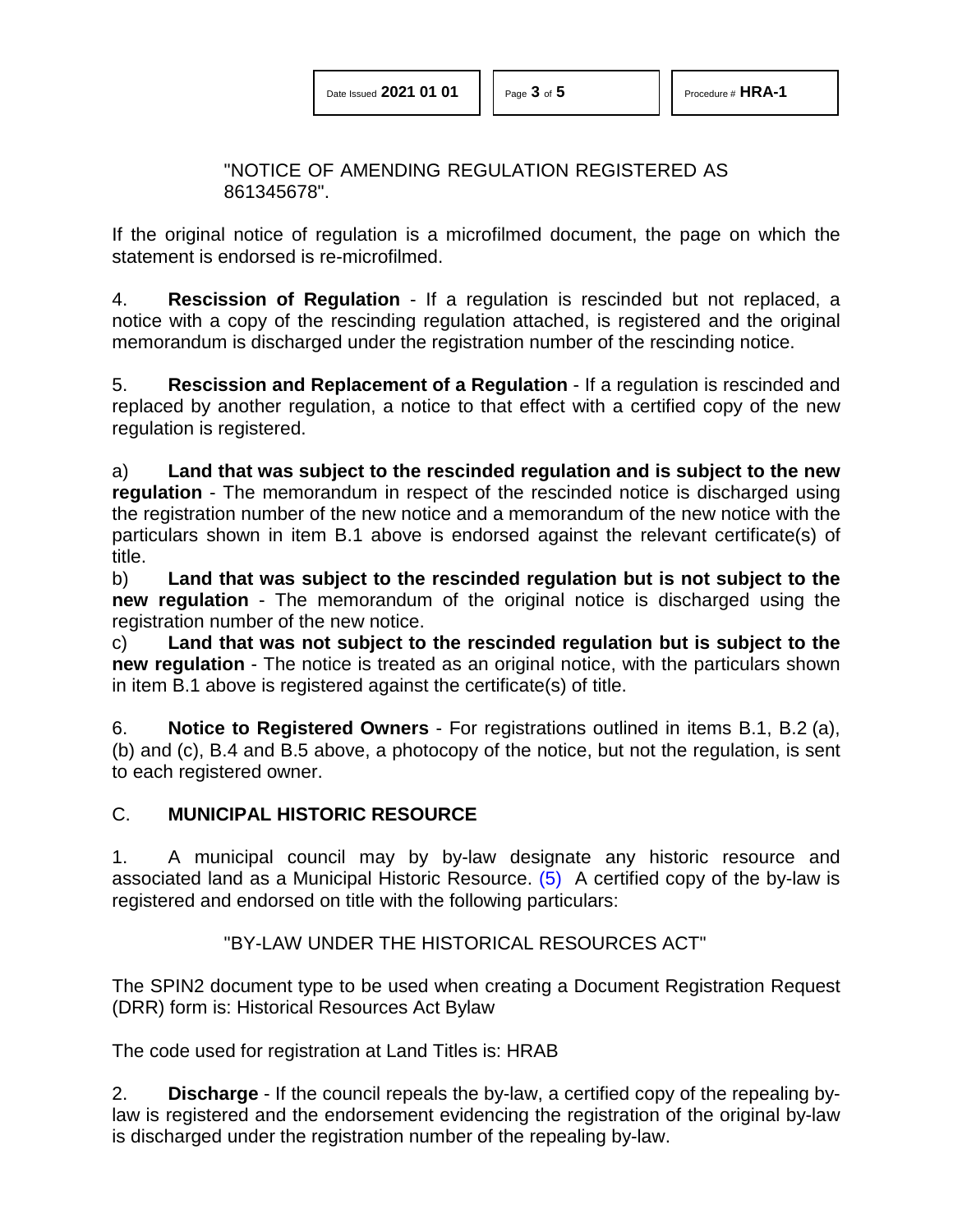The SPIN2 document type to be used when creating a Document Registration Request (DRR) form is: Discharge

The code used for registration at Land Titles is: DISO

#### D. **CONDITION OR COVENANT ON THE LAND**

1. A condition or covenant relating to the preservation or restoration of any land or building may be entered into between the owner of land and one of the persons or organization outlined in section 29(1) of the Act. It may be registered against the affected land. A sample memorandum is as follows:

> "CONDITION/COVENANT UNDER THE HISTORICAL RESOURCES ACT IN FAVOUR OF THE MINISTER OF COMMUNITY DEVELOPMENT".

Such a condition or covenant runs with the land and the person or organization that entered into the condition or covenant with the owner may enforce it whether it is positive or negative in nature and notwithstanding that the person or organization does not have an interest in any land that would be benefited by the covenant.

<span id="page-3-0"></span>2. **Assignment** - The condition or covenant may be assigned by the person or organization that entered into it to another person or organization specified in section 29(1). [\(6\)](#page-4-5)

<span id="page-3-1"></span>3. **Discharge** - The Minister charged with the administration of the Act may by order discharge or modify the condition or covenant whether or not the Minister is a party to it. [\(7\)](#page-4-6) A certified copy of the order discharging or modifying the covenant or condition is registered and the original registration of the condition or covenant is discharged under the registration number of the order or a memorandum with the following particulars is endorsed against the certificate(s) of title:

> "ORDER BY MINISTER OF COMMUNITY DEVELOPMENT MODIFYING CONDITION/COVENANT 861987654".

#### E. **FEES**

Pursuant to [Tariff item 2,](http://www.servicealberta.ca/pdf/ltmanual/APPENDIXI.pdf) all registrations for the Minister are done without fee. Tariff [items 11\(6\) and 13](http://www.servicealberta.ca/pdf/ltmanual/APPENDIXI.pdf) are charged for any registration by municipality.